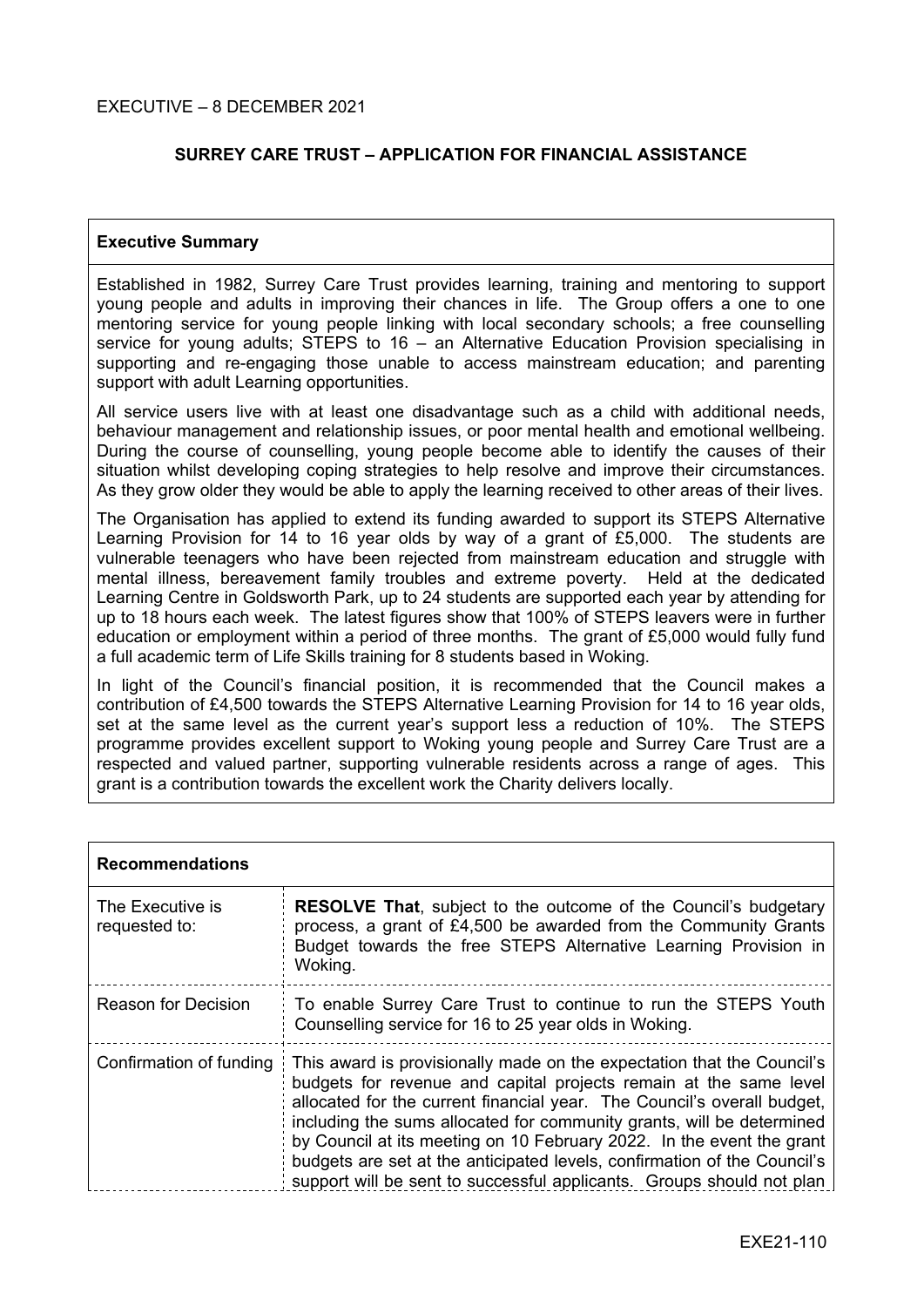|            | for the 2022/23 funding until this confirmation has been received.                                                                                                                                                                                                                                                                                                                                                                                                                                                                                                                                                                                           |  |  |
|------------|--------------------------------------------------------------------------------------------------------------------------------------------------------------------------------------------------------------------------------------------------------------------------------------------------------------------------------------------------------------------------------------------------------------------------------------------------------------------------------------------------------------------------------------------------------------------------------------------------------------------------------------------------------------|--|--|
| Conditions | <b>Accounts.</b> The Organisation must submit audited accounts for the<br>year in which the grant is awarded, including an income and<br>expenditure account and balance sheet. Please note that accounts<br>for other years may also be required.                                                                                                                                                                                                                                                                                                                                                                                                           |  |  |
|            | <b>Monitoring Information.</b> The Organisation must submit quarterly<br>monitoring information as a measure of its achievements. Failure to<br>provide details will jeopardise the award. E-mail requests will be sent<br>to the applicant on a quarterly basis.                                                                                                                                                                                                                                                                                                                                                                                            |  |  |
|            | <b>Publicity.</b> Where possible, the Organisation is required to publicise<br>the support received from Woking Borough Council, including on all<br>literature and leaflets produced.                                                                                                                                                                                                                                                                                                                                                                                                                                                                       |  |  |
|            | <b>Payments.</b> Unless exceptional circumstances exist all invoices must<br>be received quarterly with details of the costs incurred and monitoring<br>information for the previous quarter. Payments will be based on the<br>cost assumptions of the Charity and the number of tea visits<br>organised for Woking residents.                                                                                                                                                                                                                                                                                                                               |  |  |
|            | <b>Payment Period.</b> Final quarter claims must be made by the second<br>week in March. Unclaimed awards will not be available at a later date<br>unless exceptional circumstances can be demonstrated to the Council<br>before the end of the award year.                                                                                                                                                                                                                                                                                                                                                                                                  |  |  |
|            | <b>Joint Working.</b> WBC expects the Organisation to engage positively<br>on health and wellbeing multi-agency joint work affecting Woking.<br>Groups which refuse may place their Council support at risk, e.g.<br>grant, concessionary rent and other assistance.                                                                                                                                                                                                                                                                                                                                                                                         |  |  |
|            | Homelessness Reduction Act 2017. With the introduction of new<br>legislation from April 2018, the Council will expect the support of<br>partner agencies in identifying people at risk of homelessness as early<br>as possible to maximise the opportunities to prevent such. Partner<br>agencies / organisations will be expected to be engaged in joint<br>working arrangements to assist in finding suitable housing and<br>support solutions, and where appropriate to undertake and respond to<br>the new 'duty to refer'. Groups which do not support this new<br>legislation and way of working positively, may put their Council<br>support at risk. |  |  |
|            | Venue Hire. Woking Borough Council has a duty to ensure that<br>publicly-owned venues and resources do not provide a platform for<br>extremists and are not used to disseminate extremist views. This duty<br>extends to organisations that work with the local authority so this<br>includes recipients of any grants from Woking Borough Council. If you<br>hire out your venue/s you should ensure you have good processes in<br>place for record keeping and checking if they are an appropriate<br>group to be making the hire arrangements. The following are some of<br>what should be considered:                                                    |  |  |
|            | Basic details should be recorded to include speakers address,<br>$\circ$<br>mobile phone number & organisation details.<br>Has the identity of the speaker been confirmed & is their<br>$\circ$<br>organisation bona fide? Are they known to you?<br>Is the speaker from the area? Are they UK citizens or from<br>$\circ$<br>overseas & will they travel specifically for this event?<br>Consider checks on the internet to confirm the status of speaker<br>$\circ$                                                                                                                                                                                        |  |  |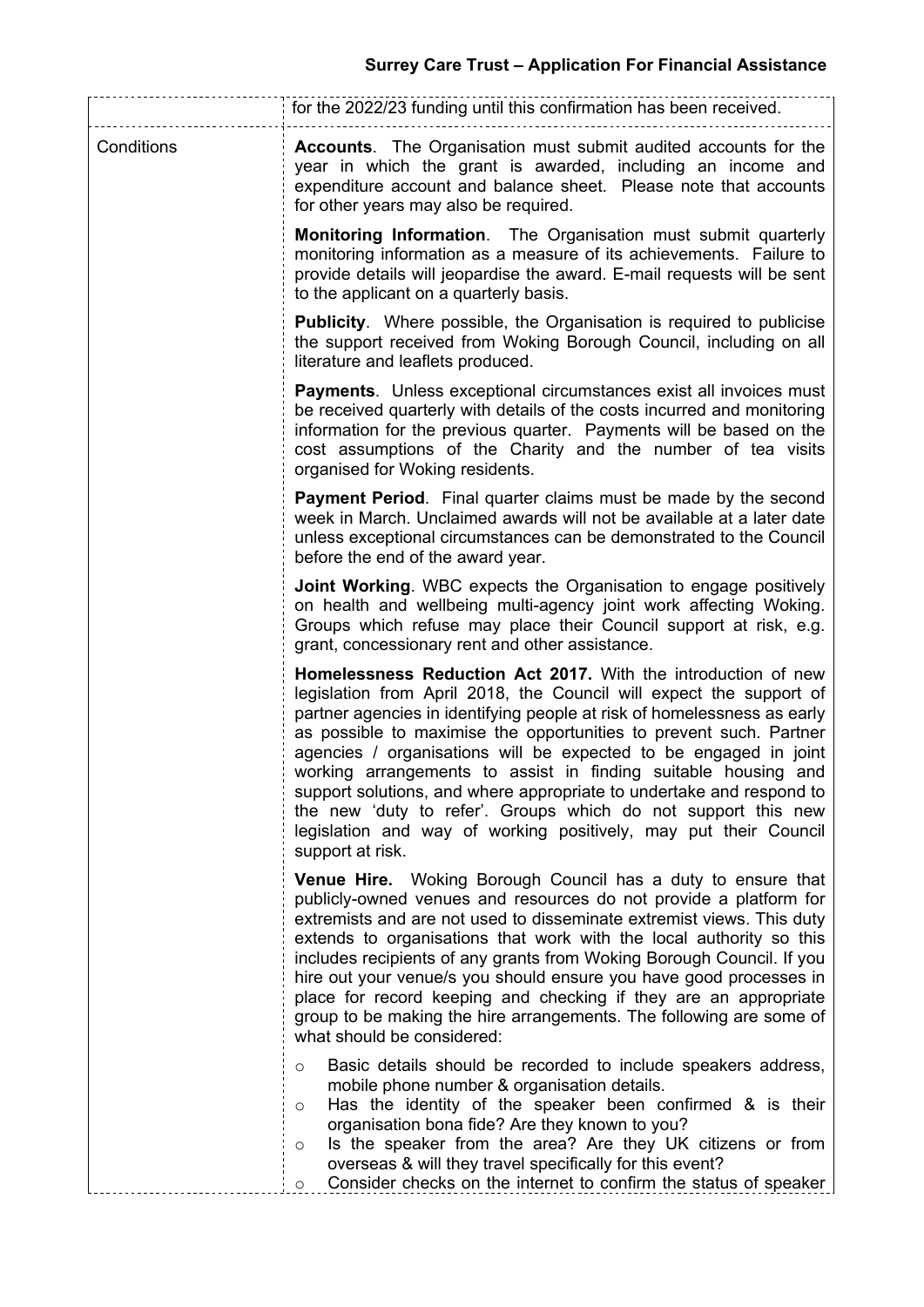## **Surrey Care Trust – Application For Financial Assistance**

|                        | to include website, YouTube or social media sites.<br>How many people are likely to attend (check previous or similar<br>$\circ$<br>events either locally or online).                                                                                                                                                                                                                                                                                                                     |
|------------------------|-------------------------------------------------------------------------------------------------------------------------------------------------------------------------------------------------------------------------------------------------------------------------------------------------------------------------------------------------------------------------------------------------------------------------------------------------------------------------------------------|
| Performance Indicators | Users. The Organisation to provide a breakdown of the users in the<br>past quarter including the number of Woking residents to benefit.                                                                                                                                                                                                                                                                                                                                                   |
|                        | The Organisation to provide details of activities and<br><b>Activities.</b><br>events held during the last quarter.                                                                                                                                                                                                                                                                                                                                                                       |
|                        | <b>Publicity.</b> The Organisation to advise how the Council's support has<br>been publicised over the last quarter.                                                                                                                                                                                                                                                                                                                                                                      |
|                        | <b>Statement of Use.</b> The Organisation to provide a statement stating<br>the use to which the grant money has been put.                                                                                                                                                                                                                                                                                                                                                                |
| <b>Future Support</b>  | The financial pressure on the Council's budgets is expected to<br>continue in the coming years and accordingly the overall level of<br>support available in future years may be reduced. The applicant is<br>therefore to be advised that the award of funding for 2022/23 does not<br>imply that a similar application in 2023/24 would be supported. In<br>particular, it is emphasised that the Council is unlikely to be in a<br>position to award any sums above the 2022/23 levels. |
|                        | In view of this, the applicant is to be advised to ensure that<br>contingency plans for the Group's operations for 2023/24 have been<br>drawn up in the event that the Council is unable to continue its support<br>beyond April 2023. All applicants are strongly recommended to<br>pursue alternative sources of funding and are encouraged to approach<br>Woking Borough Council's Community Support Team for advice and<br>support.                                                   |

## **The Executive has authority to determine the above recommendations.**

## **Background Papers:**

2022/23 Application Form.

#### **Reporting Person:**

Julie Fisher, Chief Executive Extn: 3301, Email: julie.fisher@woking.gov.uk

#### **Contact Person:**

Frank Jeffrey, Head of Democratic Services Extn: 3012, Email: frank.jeffrey@woking.gov.uk

Doug Davern, Democratic Services Officer Extn: 3018, Email: doug.davern@woking.gov.uk

#### **Portfolio Holder:**

Cllr Simon Ashall Email: cllrsimon.ashall@woking.gov.uk

## **Shadow Portfolio Holder:**

Cllr Will Forster Email: cllrwill.forster@woking.gov.uk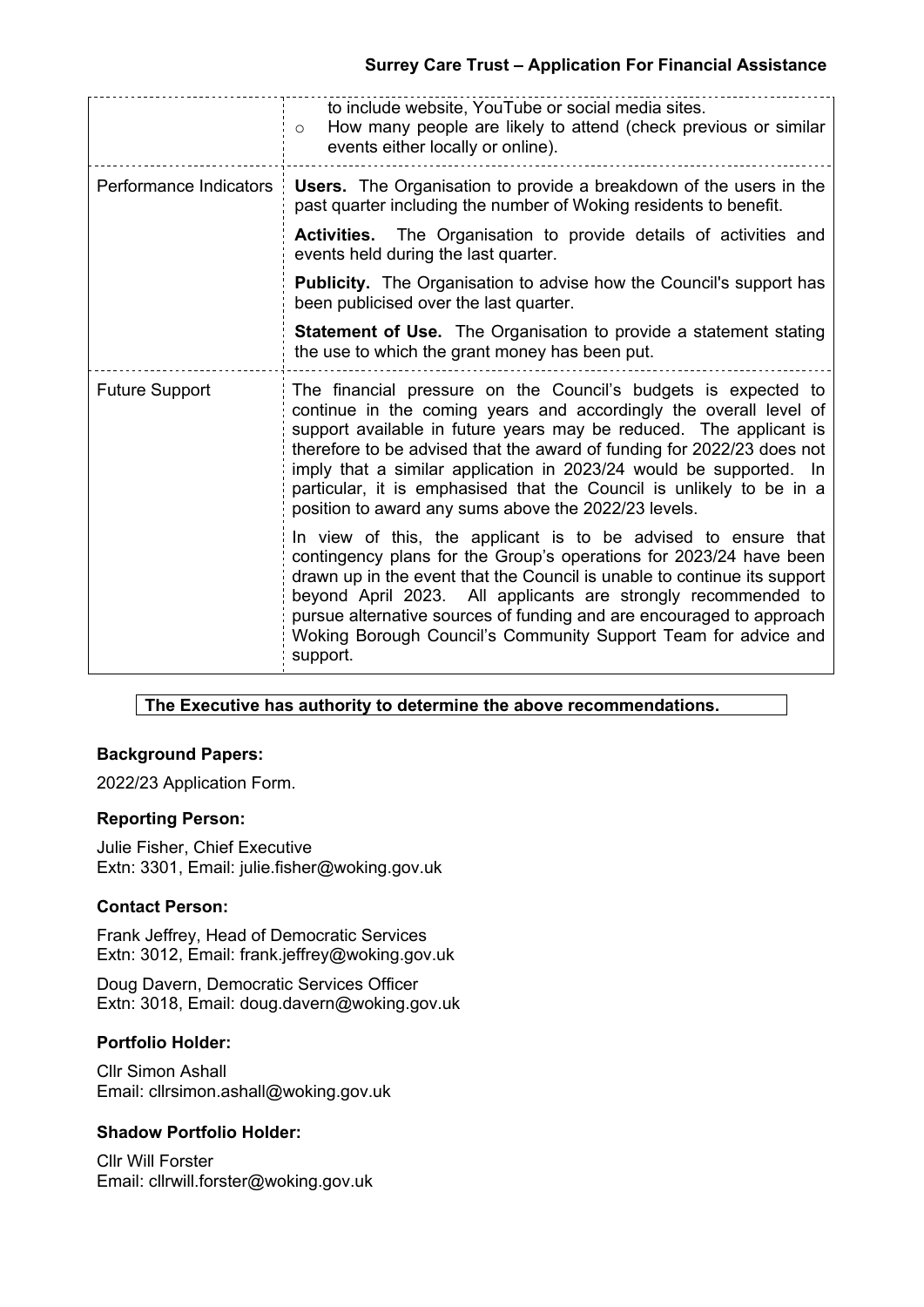# **Date Published:**

30 November 2021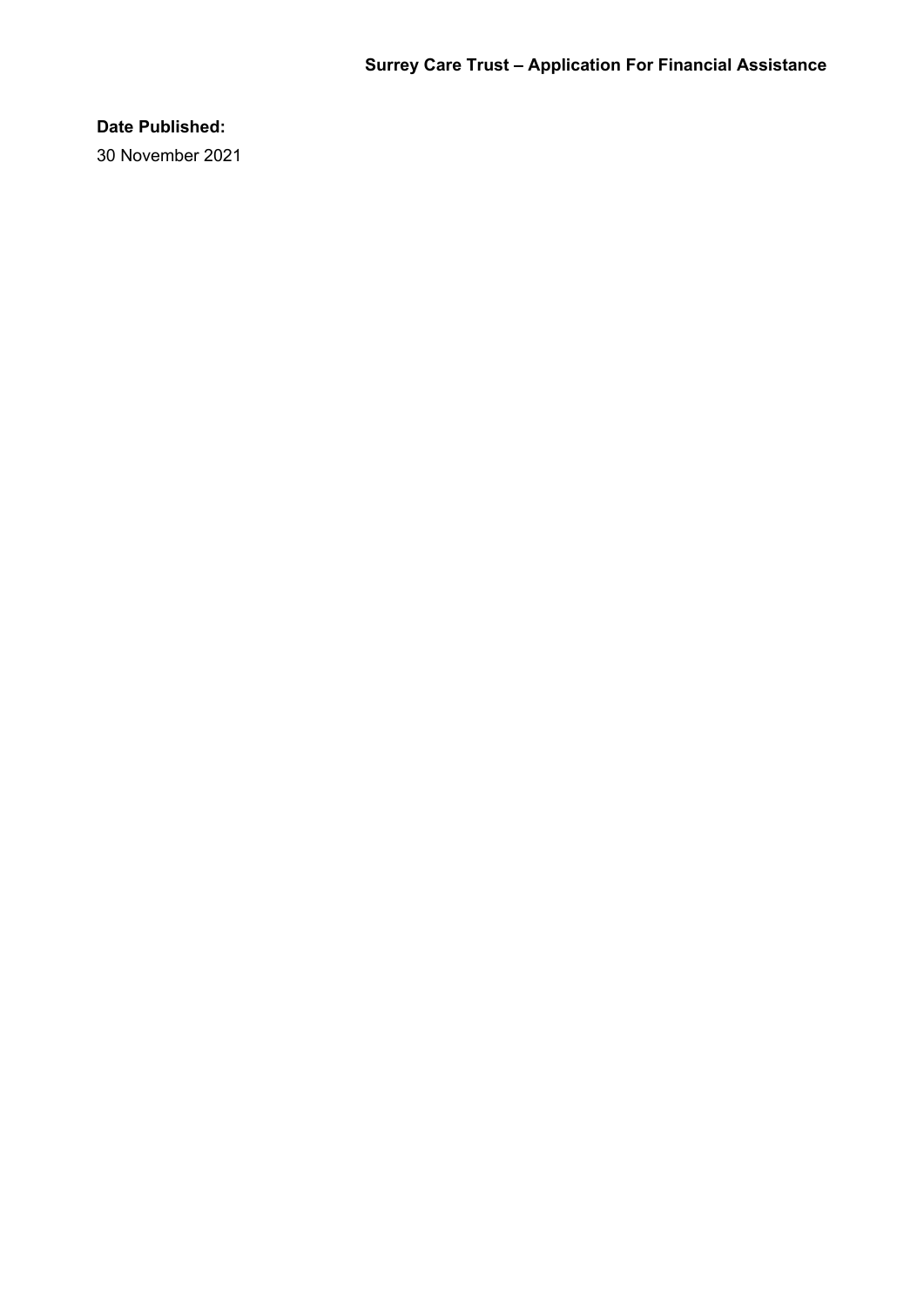| 1.0 Summary of Application |                                                                                                                                                                                                                                                                                                                                                                                                                                                                                                                                                                                                                                                                                                                                                                                                                                                                                                                                                                                                                                                                                                                                                                             |
|----------------------------|-----------------------------------------------------------------------------------------------------------------------------------------------------------------------------------------------------------------------------------------------------------------------------------------------------------------------------------------------------------------------------------------------------------------------------------------------------------------------------------------------------------------------------------------------------------------------------------------------------------------------------------------------------------------------------------------------------------------------------------------------------------------------------------------------------------------------------------------------------------------------------------------------------------------------------------------------------------------------------------------------------------------------------------------------------------------------------------------------------------------------------------------------------------------------------|
| 1.1 Status and Aims        | Surrey Care Trust was founded in 1982 to tackle disadvantage, social<br>exclusion and hardship in local communities. Today, it continues this<br>work through its unique skills training and mentoring approach,<br>working to make Surrey a place where vulnerable and excluded<br>families are given the opportunity, skills and support to achieve their<br>potential, make a positive contribution and create positive outcomes.                                                                                                                                                                                                                                                                                                                                                                                                                                                                                                                                                                                                                                                                                                                                        |
|                            | The Group reaches out to vulnerable young people and families,<br>supporting and equipping them with the skills they need to build their<br>resilience and self-reliance, improve their economic situation, reduce<br>their social isolation and build a more positive future.                                                                                                                                                                                                                                                                                                                                                                                                                                                                                                                                                                                                                                                                                                                                                                                                                                                                                              |
|                            | A number of services for vulnerable young people and adults living in<br>Woking:                                                                                                                                                                                                                                                                                                                                                                                                                                                                                                                                                                                                                                                                                                                                                                                                                                                                                                                                                                                                                                                                                            |
|                            | 1:1 mentoring support for young people (11-25 years) linking with<br>local secondary schools and SCC's Early Help Hub<br>A free counselling service for 16-25s: long term support for young<br>people unable to access support<br>STEPS to 16: an Alternative Education Provision specialising in<br>supporting and re-engaging 14 to 16 year olds unable to access<br>mainstream education due to challenges such as social<br>disadvantage, mental and emotional ill health<br>Steps2Work, working in collaboration with the DWP and Woking<br>$\bullet$<br>Borough Council, supporting young people who are out of work to<br>find employment via personal support, skills training and guidance.<br>As such all of our services users will be living with at least one, but<br>usually more, disadvantage such as children with additional needs;<br>behaviour management and relationship issues; poor mental health<br>and emotional wellbeing; low self-esteem and / or substance misuse;<br>speech & language; housing support needs; poor parenting skills &<br>strategies; relationships and home life; financial needs; domestic<br>abuse; and social isolation. |
| 1.2 Employees              | 48, including the Chief Executive, Deputy Chief Executive, HR Co-<br>ordinator, Finance Manager, Fundraising and Marketing Manager, all<br>of whom manage small teams. One programme, Swingbridge boats,<br>is managed by a volunteer steering group.                                                                                                                                                                                                                                                                                                                                                                                                                                                                                                                                                                                                                                                                                                                                                                                                                                                                                                                       |
| 1.3 Volunteers             | 512, whose activities include Mentoring, Counselling STEPS learning<br>centre, admin, fundraising events, activities on the Swingbridge boats.                                                                                                                                                                                                                                                                                                                                                                                                                                                                                                                                                                                                                                                                                                                                                                                                                                                                                                                                                                                                                              |
| 1.4 Clients/Users          | Approximately 3,330, of which circa 220 are resident in Woking:                                                                                                                                                                                                                                                                                                                                                                                                                                                                                                                                                                                                                                                                                                                                                                                                                                                                                                                                                                                                                                                                                                             |
|                            | Only the Swingbridge boats make a small charge for some of the<br>activities delivered. In most cases the charges are subsidised by the<br>Trust, for example when activities are undertaken by other community<br>groups or charities.                                                                                                                                                                                                                                                                                                                                                                                                                                                                                                                                                                                                                                                                                                                                                                                                                                                                                                                                     |
| 1.5 Members                | N/A                                                                                                                                                                                                                                                                                                                                                                                                                                                                                                                                                                                                                                                                                                                                                                                                                                                                                                                                                                                                                                                                                                                                                                         |
| 1.6 Sum Requested          | £5,000 (Revenue)                                                                                                                                                                                                                                                                                                                                                                                                                                                                                                                                                                                                                                                                                                                                                                                                                                                                                                                                                                                                                                                                                                                                                            |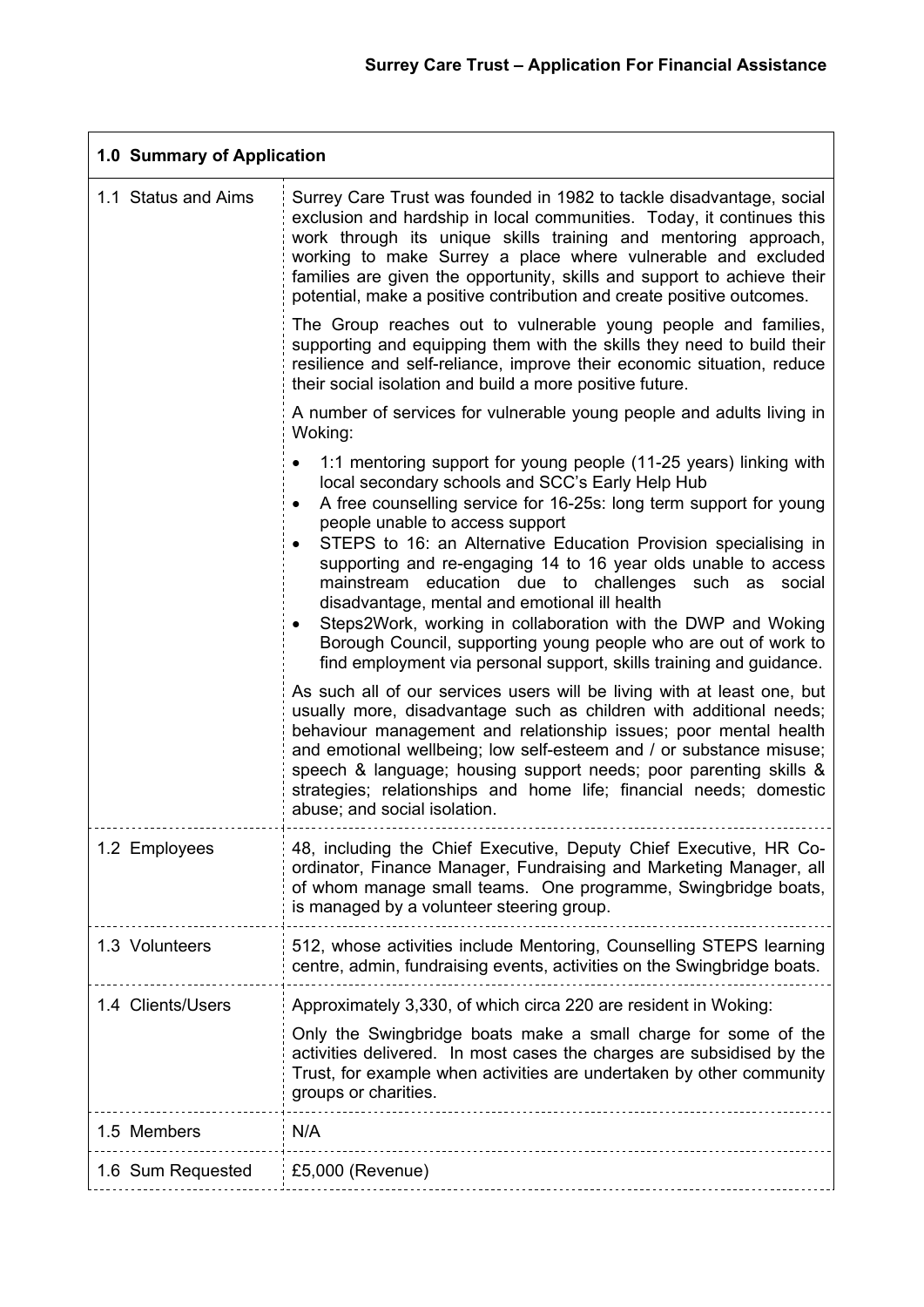| 1.7 Project         | The Group is seeking funding to support its STEPS: Alternative<br>Learning Provision for 14-16 year olds in Woking.                                                                                                                                                                                                                                                                                                                                                                                                                                                                                                                                                                                                                                                                        |
|---------------------|--------------------------------------------------------------------------------------------------------------------------------------------------------------------------------------------------------------------------------------------------------------------------------------------------------------------------------------------------------------------------------------------------------------------------------------------------------------------------------------------------------------------------------------------------------------------------------------------------------------------------------------------------------------------------------------------------------------------------------------------------------------------------------------------|
|                     | STEPS provides education, support and opportunities to some of the<br>most vulnerable 14-16 year olds: those who, without STEPS, would<br>not be getting an education at all. At STEPS, disadvantaged<br>teenagers are taught a tailored combination of:                                                                                                                                                                                                                                                                                                                                                                                                                                                                                                                                   |
|                     | life skills, which set them up to live independently as adults;<br>functional skills, which give them meaningful qualifications to help<br>enter employment or further education; and<br>enrichment activities, including visual arts, music, performing arts,<br>sports and craft.                                                                                                                                                                                                                                                                                                                                                                                                                                                                                                        |
|                     | The students are vulnerable teenagers, rejected from mainstream<br>education due to issues beyond their control. Their struggles include<br>mental illness, bereavement, family troubles, learning disabilities and<br>extreme poverty. These disadvantages exhibit as a range of problems<br>that mainstream schools are ill-equipped to handle: truancy, anxiety,<br>lack of concentration, academic immaturity, anger management, self-<br>harm and more.                                                                                                                                                                                                                                                                                                                               |
|                     | Unlike mainstream schools' focus on solely academic achievement,<br>which is not optimal for students in deprivation, the approach is<br>intensive and personalised. The Trust recognises that every young<br>person is capable of leading a fulfilling life, but those facing<br>disadvantage need more support. STEPS goes above and beyond<br>the norm, ensuring each young student is equipped, not only with<br>academic qualifications, but with the experience, skills and support to<br>build a flourishing independent adult life.                                                                                                                                                                                                                                                |
|                     | STEPS is based in the dedicated Learning Centre in Goldsworth Park,<br>which is equipped with two classrooms, a kitchen (for teaching our<br>students cookery skills), a small allotment and an outdoor area for<br>recreation and sport. Up to 24 students each year are supported,<br>each attending STEPS for up to 18 hours per week. The participants<br>leave equipped with C&G accredited Functional Skills qualifications,<br>OCN-accredited Life Skills qualifications, and major improvements to<br>their mental health, social skills, confidence and aspirations.<br><b>The</b><br>most recent figures from the Group show that 100% of STEPS leavers<br>were in further education or employment within three months:<br>compared to less than 70% from equivalent provisions. |
| 1.8 Cost breakdown: | The following cost breakdown for Surrey Care Trust's STEPS service<br>for 14-16 year olds has been submitted:                                                                                                                                                                                                                                                                                                                                                                                                                                                                                                                                                                                                                                                                              |
|                     | Staff costs - £123,732                                                                                                                                                                                                                                                                                                                                                                                                                                                                                                                                                                                                                                                                                                                                                                     |
|                     | Central Project support - £23,284                                                                                                                                                                                                                                                                                                                                                                                                                                                                                                                                                                                                                                                                                                                                                          |
|                     | Facility costs - £5,650                                                                                                                                                                                                                                                                                                                                                                                                                                                                                                                                                                                                                                                                                                                                                                    |
|                     | Equipment and IT costs - £3,497                                                                                                                                                                                                                                                                                                                                                                                                                                                                                                                                                                                                                                                                                                                                                            |
|                     | Course Fees (non-staff) - £1,800                                                                                                                                                                                                                                                                                                                                                                                                                                                                                                                                                                                                                                                                                                                                                           |
|                     | Minibus Costs - £2,950                                                                                                                                                                                                                                                                                                                                                                                                                                                                                                                                                                                                                                                                                                                                                                     |
|                     | Student Meals and Expenses - £4,000                                                                                                                                                                                                                                                                                                                                                                                                                                                                                                                                                                                                                                                                                                                                                        |
|                     | Phone and Internet Costs - £3,322                                                                                                                                                                                                                                                                                                                                                                                                                                                                                                                                                                                                                                                                                                                                                          |
|                     | Training Materials - £1,500                                                                                                                                                                                                                                                                                                                                                                                                                                                                                                                                                                                                                                                                                                                                                                |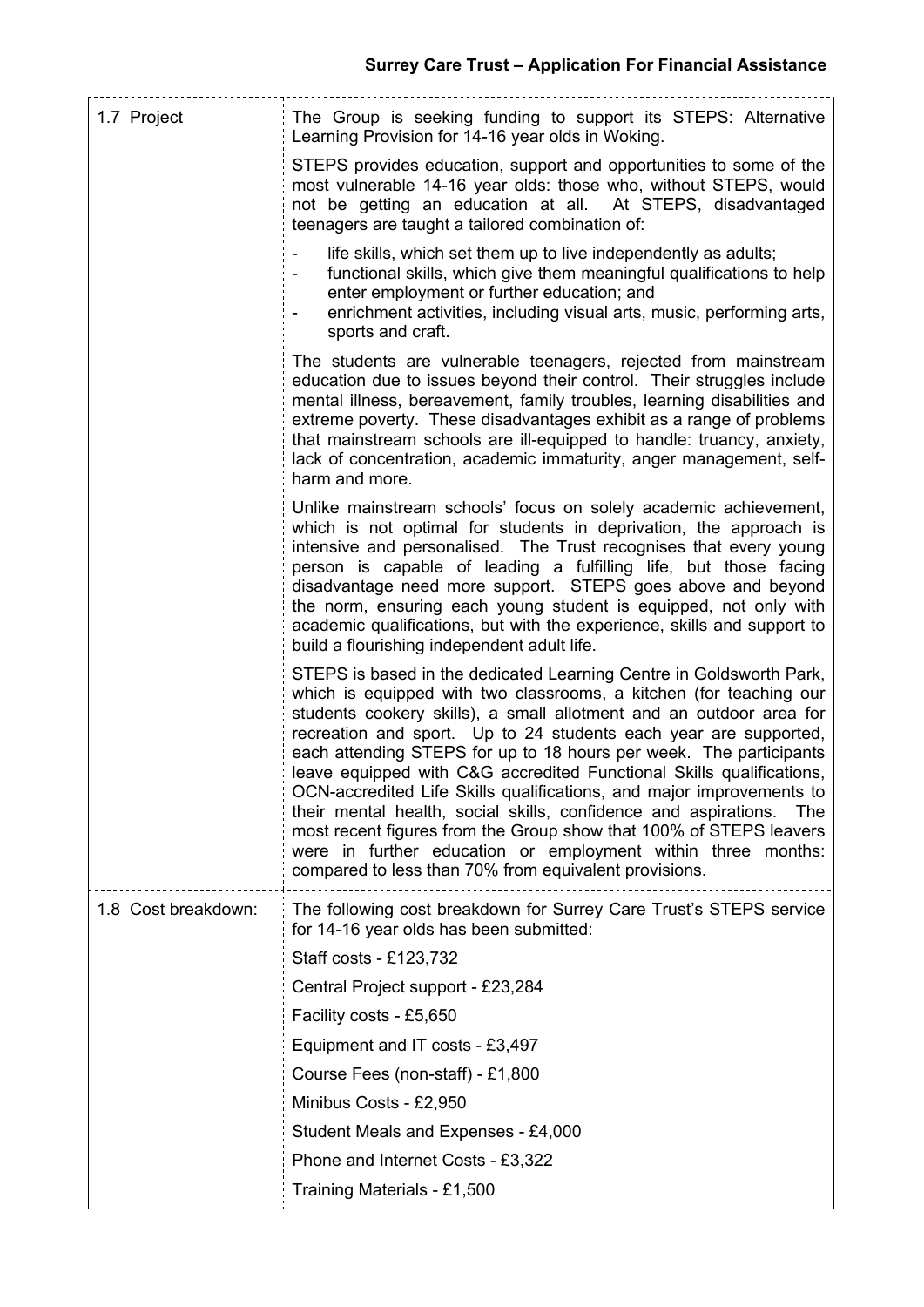|                       | Trips, visits and entry fees - £2,400                                                                                                                                                                                                                                                                                                                                                                                                                                                                                                                                                                                                                                                  |  |
|-----------------------|----------------------------------------------------------------------------------------------------------------------------------------------------------------------------------------------------------------------------------------------------------------------------------------------------------------------------------------------------------------------------------------------------------------------------------------------------------------------------------------------------------------------------------------------------------------------------------------------------------------------------------------------------------------------------------------|--|
|                       | Administration Costs - £3,116                                                                                                                                                                                                                                                                                                                                                                                                                                                                                                                                                                                                                                                          |  |
|                       | Total - £175,251                                                                                                                                                                                                                                                                                                                                                                                                                                                                                                                                                                                                                                                                       |  |
|                       | Referring schools pay a per-student fee, which usually corresponds<br>with around 60% of STEPS' costs. The remainder of the costs are<br>supported with voluntary funding. This aligns with the principle that<br>schools are funding students' Functional Skills teaching, but charitable<br>funding is supporting their Life Skills training and personal, emotional<br>wellbeing support: the essential, additional element of STEPS which<br>changes vulnerable young lives and is what makes STEPS different to<br>other provisions.                                                                                                                                              |  |
|                       | A grant of £5,000 would fully fund a full academic term of Life Skills<br>training for eight students.                                                                                                                                                                                                                                                                                                                                                                                                                                                                                                                                                                                 |  |
| 1.9 Community Benefit | The Group can support up to 24 students at STEPS, and anticipates<br>supporting at least 20 across the next year. Many more, such as the<br>students' parents, siblings and friends, indirectly benefit as the<br>students' behaviour, mental health and future prospects improve. The<br>connections with secondary schools also lead to benefits in their wider<br>school community, as it supports their School Inclusion work with<br>vulnerable students and operates alongside their pastoral teams.                                                                                                                                                                             |  |
| 1.10 Covid-19 Impact  | The Trust states that it is proud of the way its services have kept<br>operating during the lockdown periods, as research shows that the<br>crisis has negatively impacted the most disadvantaged families and<br>individuals.<br>Poorer households have been hit the hardest<br>economically; the education gap is widening, with a corresponding<br>impact on employment chances (teachers in disadvantaged schools<br>have twice as frequently seen 'much lower quality' school work during<br>lockdown); and socially isolated people and those with mental health<br>issues have seen relationships break down under the increased<br>pressure (affecting 12% of people overall). |  |
|                       | Surrey Care Trust has been conducting its own research, identifying<br>the impact on Surrey residents who struggle with poverty, mental<br>health, family breakdowns and low skills. Mental health was the<br>collective biggest issue for beneficiaries: 85% felt more anxious than<br>pre-pandemic, 89% felt more isolated and 80% felt less confident.<br>This reduction in self-confidence was particularly striking, as its<br>research shows that it nearly doubled as the pandemic dragged on for<br>longer than most people had anticipated.                                                                                                                                   |  |

| 2.0 Financial Background |                                                                                                                                                                                                               |
|--------------------------|---------------------------------------------------------------------------------------------------------------------------------------------------------------------------------------------------------------|
| 2.1 Budget               | At the time of the application, the Group held £666,000 in the bank.<br>The sum of £299,000 is reserved as deferred income specifically<br>committed to ongoing work which the Trust is obliged to carry out. |
|                          | The Group has submitted a budget for 2022/23 which shows an<br>anticipated income of £1,501,899 against an anticipated expenditure<br>of £1,804,918, resulting in an anticipated deficit of £303,020.         |
|                          | Surrey Care Trust currently holds the Early Help contract from Surrey<br>County Council in ten Surrey boroughs (including Woking), delivering                                                                 |